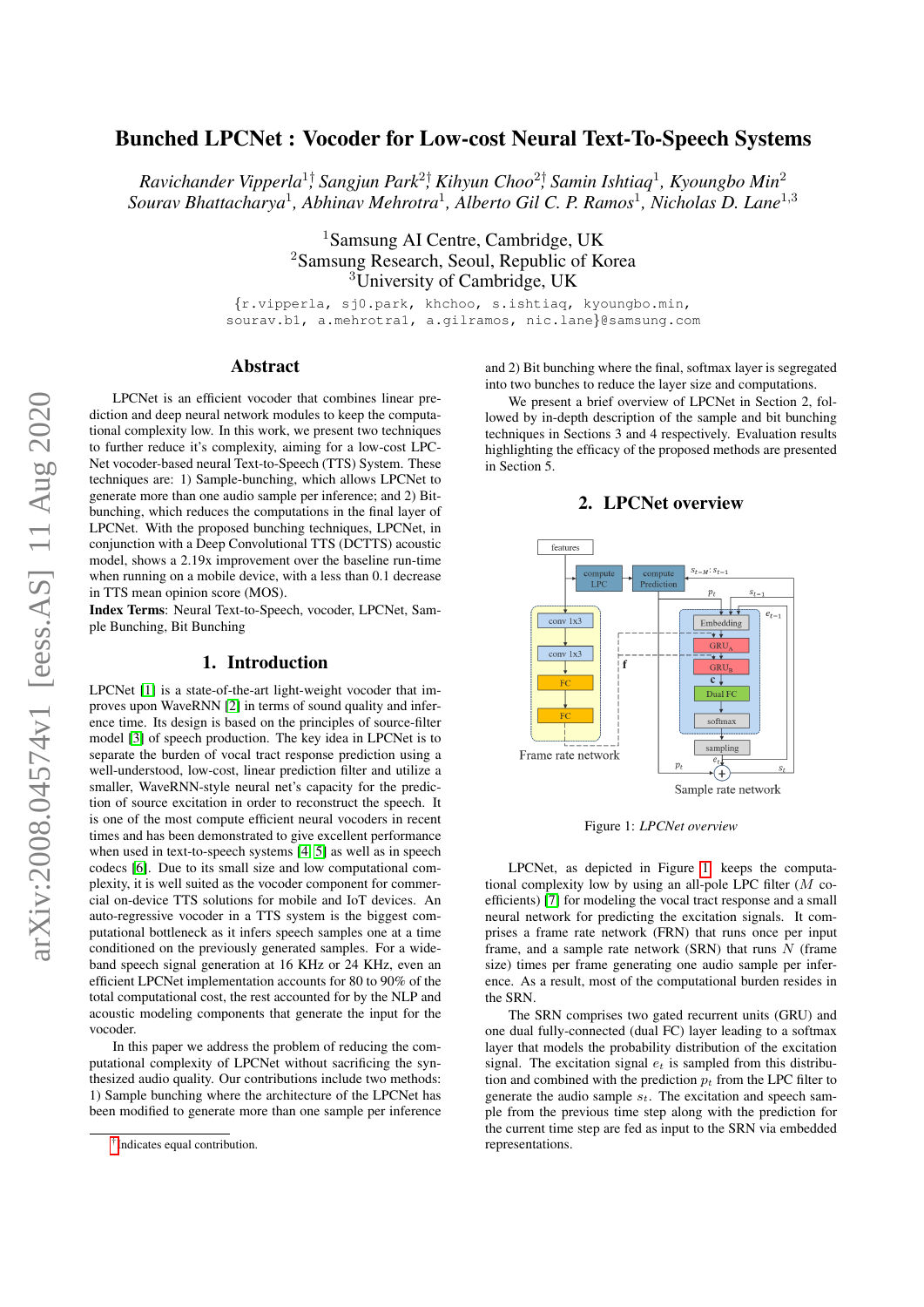Weight sparsification [\[2\]](#page-4-1) applied to the recurrent weight matrix in GRU<sub>A</sub> can reduce the complexity without quality degradation. Notably, in GRU<sub>A</sub>, while the complexity of the input weight matrix  $U$  is larger than that of the recurrent weight matrix  $W$ , matrix-vector multiplications of  $U$  with the embedding vectors from  $p$ ,  $s$  and  $e$  are converted into addition operations using pre-computed lookup tables obtained from multiplication of the embedding tables and the corresponding weights. With these optimizations, LPCNet shows high performance with much lower complexity as compared to other autoregressive (AR) neural vocoders [\[2,](#page-4-1) [8\]](#page-4-7).

We note that within the SRN, the two GRU units and the dual FC layer account for about 85% and 15% of the computations respectively. The two proposed techniques, sampling bunching and bit bunching, target reducing computations in these blocks respectively.

# 3. Sample bunching

The key idea with sample bunching is to get the SRN to generate more than one sample (called a bunch herewith) per inference thereby allowing it to run fewer times resulting in a reduction of computational cost.

The concept of generating multiple samples has been tried in the context of non-autoregressive vocoders [\[9,](#page-4-8) [10,](#page-4-9) [11,](#page-4-10) [12,](#page-4-11) [13\]](#page-4-12) via parallel inference on GPUs. Such models do not scale well for CPU processing. In AR vocoders, parallel sample generation is challenging due to the dependence of current inference on past output. SampleRNN [\[14\]](#page-4-13), an efficient AR model, uses different clock rates for higher and lower layers in the network to increase throughput. In recently proposed Gaussian LPC-Net [\[15\]](#page-4-14), two samples are generated per inference by assuming independence for these samples. In order to maintain the quality of output, the capacity of RNN was increased in that work.

In our approach described below, we maintain the autoregressive nature of LPCNet in conditioning the current output on past outputs and thereby enabling the maintenance of audio quality beyond bunch size of 2. Our approach allows multisample generation on any hardware including low-end CPUs.

<span id="page-1-0"></span>

Figure 2: *Sample bunching*

Our proposition is that the GRUs in the SRN have sufficient model capacity to generate a bunch of samples. As seen in Figure [2,](#page-1-0) the SRN shares the GRU layers for all the samples in the bunch and has an individual dual FC layer for each exci-

tation prediction in the bunch. The input to the dual FC layer for the first excitation is conditioned only on the output from GRU<sub>B</sub>,  $\hat{e}_t \sim p(e_t|\mathbf{c})$ ; while for the rest, it is also conditioned on the previous excitations within the bunch via embedding feeds,  $\hat{e}_{t+k} \sim p(e_{t+k}|\mathbf{c}, \hat{e}_t, ..., \hat{e}_{t+k-1}).$ 

While the number of iterations for the SRN is reduced by the bunch size  $S$ , the inputs to  $GRU_A$  increase linearly with  $S$ resulting in larger input matrix  $U$  in  $GRU_A$ . However, using the lookup table implementation as described in Section [2,](#page-0-1) this increase in cost is marginal and the overall gain in computations with sample bunching is proportional to  $1/S$ .

# 4. Bit bunching

LPCNet [\[1\]](#page-4-0) uses a Dual FC layer with a softmax activation layer of size 256 for computing the probability  $p(e_t)$ . Each softmax output node corresponds to a quantized level of the signal in 8-bits  $\mu$ -law representation. Inspired by the dual softmax layer in WaveRNN [\[2\]](#page-4-1), we introduce the idea of bit bunching for this layer to optimize the inference speed further in conjunction with sample bunching.

Modifying the Dual FC layer to split 8 bits into two separate groups, higher bit and lower bit bunches, results in two smaller output layers and thereby gains in computational complexity. Our bit bunching approach also uses a new scaled  $\mu$ -law quantization to allow higher number of bits for better quality signal.

<span id="page-1-1"></span>

Figure 3: *Bit bunching*

The idea of bit bunching is depicted in Figure [3.](#page-1-1) With bit bunching, the input information into the Dual FC layer is not changed from the original LPCNet, i.e., the information for predicting probability  $p(e_t)$  remains the same. The higher bit bunch and lower bit bunch outputs map to a coarse prediction and fine correction of the excitation signal respectively. To improve the prediction efficacy of the lower bits, the higher bit predictions are additionally fed in as conditioning input via embedding layer. In our experiments, this additional conditioning was found to be useful in improving the cross-entropy loss for the lower-bit bunch and also assisted in the choice of number of bits to assign for higher-bit bunch. The best cross entropy error was achieved with a split of  $\mathbf{B} = (B_h, B_l) = (7, 4)$ where  $B_h$  and  $B_l$  denote the number of bits in higher bit and lower bit bunches respectively, and this split has been used in all further experimentation. From the higher and lower bit bunch predictions  $\hat{e}_t^h$  and  $\hat{e}_t^l$ , the excitation signal is calculated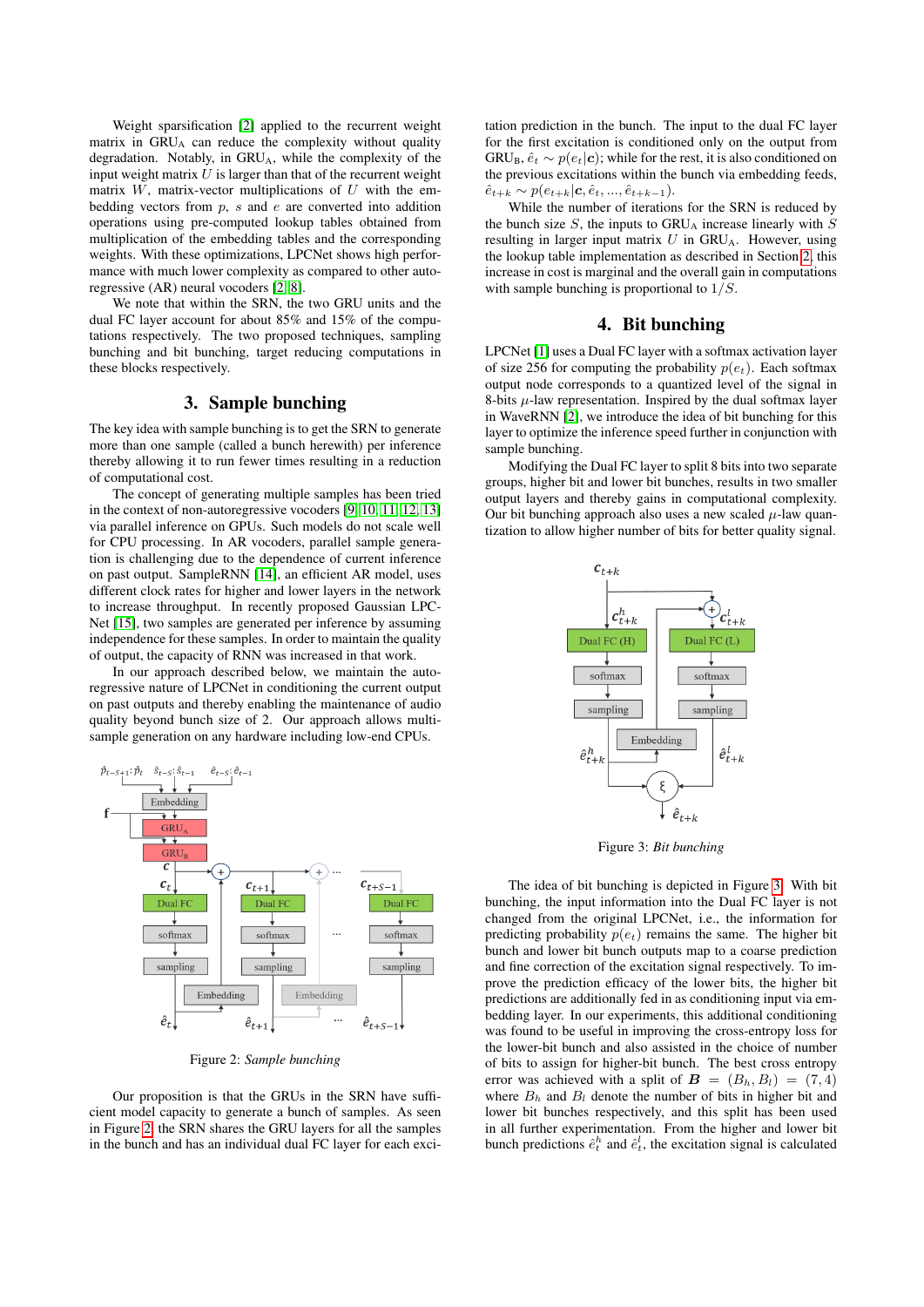Algorithm 1: Audio sample generation with sample and bit bunching

```
Input: Samples, excitations and predictions from
                      previous run of SRN \hat{s}_{t-S}: \hat{s}_{t-1}, \hat{e}_{t-S}: \hat{e}_{t-1}and \hat{p}_{t-S+1}: \hat{p}_t respectively
      Output: \hat{s}_t: \hat{s}_{t+S-1}, \hat{e}_t: \hat{e}_{t+S-1} and \hat{p}_{t+1}: \hat{p}_{t+S}\mathbf{1} \ \mathbf{c} \leftarrow \text{GRU}_{\text{B}}(f, \text{GRU}_{\text{A}}(f, \text{Embedding}(\text{Input})))2 \boldsymbol{c}^h_t = \boldsymbol{c}3 for i \leftarrow 0 to S - 1 do
  4 \begin{array}{l} | \quad \hat{e}_{t+i}^h \leftarrow \text{sampling from } p(e_{t+i}^h | \mathbf{c}_{t+i}^h) \end{array}t+i\mathbf{s} \quad \begin{array}{c} \mathbf{c}^l_{t+i} \leftarrow \mathbf{c}^h_{t+i} + \text{Embedding}(\hat{e}^h_{t+i}) \end{array}\mathbf{6} \quad \begin{array}{c} \hat{e}^l_{t+i} \leftarrow \text{sampling from } p(e^l_{t+i}|\mathbf{c}^l_{t+i}) \end{array}7 \hat{e}_{t+i} \leftarrow 2^{B_l} \hat{e}_{t+i}^h + \hat{e}_{t+i}^l\mathbf{s} \quad \begin{array}{c} \mathbf{s} \quad \mathbf{c}_{t+i+1}^h \leftarrow \mathbf{c}_{t+i}^h + \text{Embedding}(\hat{e}_{t+i}) \end{array}9 end
10 for i \leftarrow 0 to S-1 do
11 \hat{s}_{t+i} \leftarrow \hat{e}_{t+i} + \hat{p}_{t+i}12 \hat{p}_{t+i+1} \leftarrow compute prediction(\hat{s}_{t+i-M-1}: \hat{s}_{t+i})
13 end
```
<span id="page-2-0"></span>as  $\hat{e}_t = \xi(\hat{e}_t^h, \hat{e}_t^l) = 2^{B_l} \hat{e}_t^h + \hat{e}_t^l$ . From the generated excitations, the predictions and audio samples are computed with sample and bit bunching according to Algorithm [1.](#page-2-0)

As in the LPCNet paper, we have employed  $\mu$ -law quanti-zation algorithm [\[16\]](#page-4-15) to represent 16-bits PCM values  $x$ , where  $-32768 \leq x \leq 32767$ . It is an efficient method which can represent the waveform with  $B$ -bits as shown in [\(1\)](#page-2-1).

<span id="page-2-1"></span>
$$
y = Q_B(x) = sign(x) \cdot V_{m2} \cdot \frac{\ln(1 + s_1|x|)}{\ln(V_m)}
$$
  
\n
$$
x = Q_B^{-1}(y) = sign(u) \cdot s_2 \cdot \left(\exp \frac{\ln(V_m)|u|}{V_{m2}} - 1\right)
$$
  
\nwhere  $V_m = 2^B$ ,  $V_{m2} = 2^{B-1}$ ,  
\n
$$
u = y - V_{m2}, s_1 = \frac{V_m - 1}{2^{15}}, s_2 = \frac{2^{15}}{V_m - 1}
$$
  
\n
$$
V_m = w_s 2^B
$$
 (2)

<span id="page-2-2"></span>Typically, most systems use it with  $B = 8$ , but with bit bunching we consider cases with larger  $B$ . One downside with  $B > 9$  is that the quantization step size is smaller than 1 for values of x close to zero. For instance for  $B = 11, Q_{11}(0) = 1024$ and  $Q_{11}(1) = 1032$ . This leads to under-utilization of quantization levels and also discrepancies due to many-to-one mapping from sampled quantization value to the PCM conversion. To address this issue, we added a factor  $w<sub>s</sub>$  to control the slope of the mapping function as represented in [\(2\)](#page-2-2), and it was chosen to keep the quantization step always greater than 1. For instance, for  $B = 11$ ,  $w_s$  is set to 0.08 as shown in Figure [4.](#page-2-3)

### 5. Evaluation

#### 5.1. Experimental environment

For high-fidelity TTS with low complexity, we made the following modifications to the original LPCNet configuration: (1) For 24KHz sampling rate, 10 ms frame size  $(N: 240)$ , 20 Bark cepstral coefficients with 240 shift size and 480 window size are used. (2) We used the RAPT algorithm [\[17\]](#page-4-16) for pitch tracking. It showed the better performance in the LPCNet and in generation of more natural prosody in the acoustic model. (3)

<span id="page-2-3"></span>

Figure 4: *Mapping function of the modified* µ*-law quantization with*  $B = 11$ 

We increased the sparse ratio of the recurrent weight matrix in GRU<sup>A</sup> from (0.95, 0.95, 0.8) to (0.99, 0.99, 0.9). This way, the overall complexity was reduced by about 25% with a similar performance, and we employed this modified LPCNet as a baseline system for all comparisons. The learning rate and decay rate were determined by random search method [\[18\]](#page-4-17) and the other hyper-parameters were set identical to the original LPCNet, i.e.,  $GRU_A$  with 384 units and  $GRU_B$  with 16 units. A total of 8 systems were evaluated with the sample bunching sizes  $S \in \{1, 2, 3, 4\}$  and the bit bunching configurations  $\mathbf{B} = (B_h, B_l) \in \{ (8, 0), (7, 4) \}.$  Note that the system with  $S = 1$  and  $B = (8, 0)$  corresponds to the baseline system. When  $\mathbf{B} = (7, 4)$ , the modified  $\mu$ -law quantization was applied with  $w_s = 0.08$ .

A phoneme-based DCTTS [\[19\]](#page-4-18) was employed as an acoustic model to evaluate TTS performance. The systems were trained using two datasets, a professional English male speaker (17-hours with 10,000 utterances) and a professional English female speaker (15-hours with 7,612 utterances). 110 utterances were used as a test set, and one percent of the rest were held out as validation set for training.

#### 5.2. Complexity

We measured RTF (Real Time Factor) and CR (Complexity Ratio) on two devices: 1) AWS c5.4xlarge instance - representative of cloud deployment (Intel(R) Xeon(R) Platinum 8124M CPU @ 3.00GHz) and 2) Samsung Galaxy S10+ (Exynos 9820) for on-device deployment. The implementation was optimized using SIMD (Single Instruction Multiple Data) with single thread for each architecture.

The RTFs and CRs summarized in Table [1](#page-3-0) highlight the improvements in computational complexity with sample and bit bunching over the baseline :  $S = 1$  and  $B = (8, 0)$ . The sample bunching algorithm with  $S = 4$  achieves a reduction of 39.7% and 43.4% over the baseline on Intel Xeon and Exynos respectively. Bit bunching helps in reducing the RTF further by about 7% and 10% absolute on these devices. With  $S = 4$  and  $\mathbf{B} = (7, 4)$ , we get an overall improvement of 54.2%, i.e., it runs 2.19 times faster than the baseline, on the mobile device.

Since we need one Dual FC layer computation per excitation calculation even with sample bunching, it implies a constant reduction in computations with bit bunching for all values of S. At higher sample bunching values, this accounts for a larger proportion of savings, for e.g, relative gain with bit bunching on Intel Xeon at baseline is 6.6% while at  $S = 4$ ,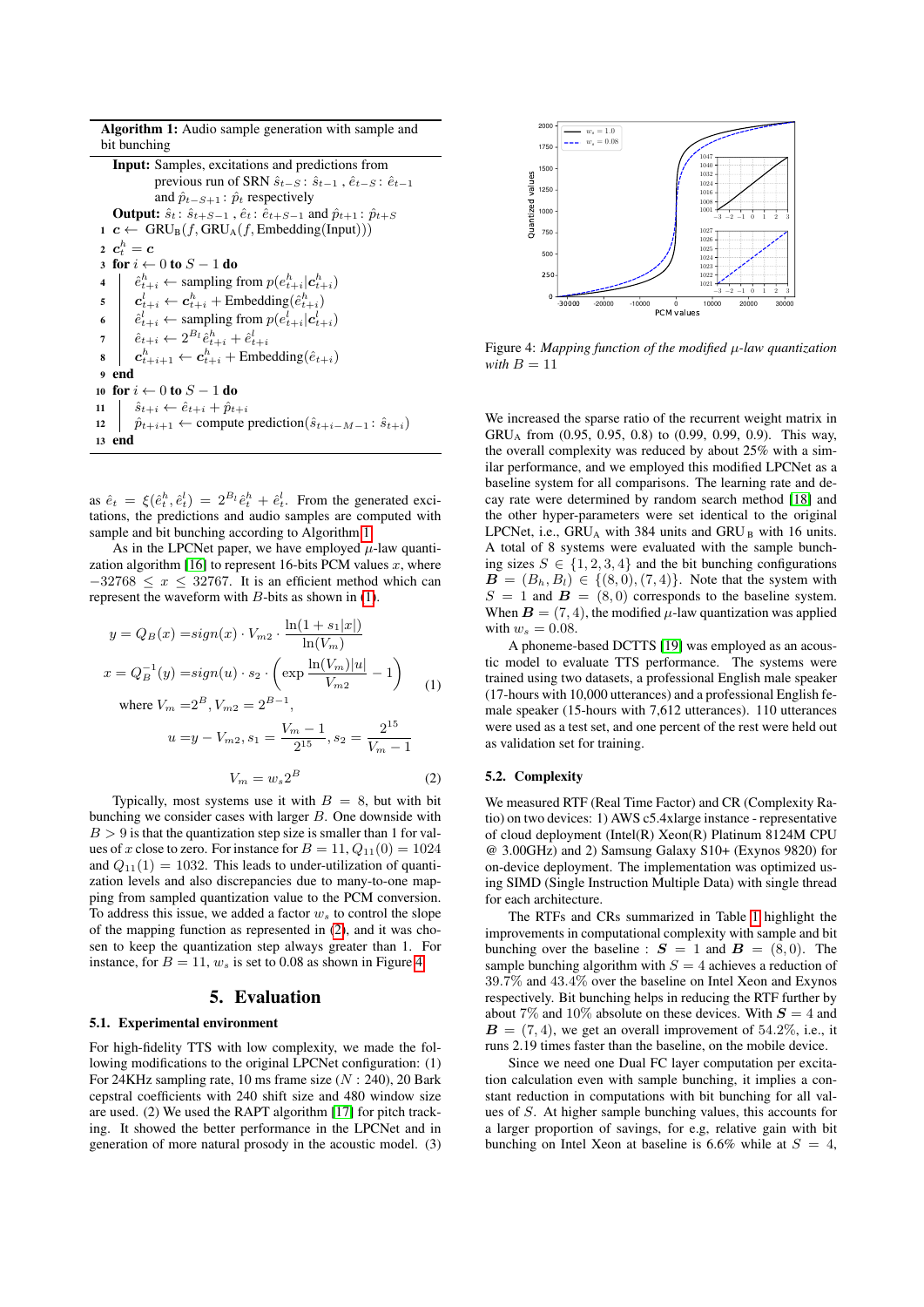<span id="page-3-0"></span>Table 1: *Real time factor and complexity ratio on the two CPU architectures*

| S              | $\boldsymbol{B}$ | <b>RTF</b> | <b>Intel Xeon</b><br><b>CR</b> | <b>RTF</b> | <b>Exynos 9820</b><br><b>CR</b> |
|----------------|------------------|------------|--------------------------------|------------|---------------------------------|
| 1              | (8,0)            | 0.136      | 100.0%                         | 0.243      | 100.0%                          |
|                | (7, 4)           | 0.127      | 93.4%                          | 0.214      | 88.3%                           |
| $\overline{2}$ | (8,0)            | 0.098      | 72.1%                          | 0.174      | 71.7%                           |
|                | (7, 4)           | 0.089      | 65.4%                          | 0.149      | $61.2\%$                        |
| 3              | (8,0)            | 0.087      | 64.0%                          | 0.147      | $60.6\%$                        |
|                | (7, 4)           | 0.078      | 57.4%                          | 0.124      | 51.2%                           |
| 4              | (8, 0)           | 0.082      | $60.3\%$                       | 0.137      | 56.6%                           |
|                | (7, 4)           | 0.072      | 52.9%                          | 0.111      | 45.8%                           |

it results in 12.2% gain.

To verify the efficacy of the bunching approach in complexity reduction, we compare the validation loss of the proposed system and the baseline system with smaller GRU<sub>A</sub> units  $M_A$  in Figure [5.](#page-3-1) Sample bunching shows lower complexity for the same validation loss. For example,  $(S = 1, M_A = 288)$ and  $(S = 3, M<sub>A</sub> = 384)$  with similar loss, 3.3854 and 3.3840, work 25.9% and 56.3% faster than the baseline system  $(S = 1, M<sub>A</sub> = 384)$  respectively. It suggests that the proposed approach is a more efficient method than reducing the units in the RNN layers.

<span id="page-3-1"></span>

Figure 5: *Validation loss versus RTF (baseline systems with varying* M<sup>A</sup> *and sample bunching systems)*

#### 5.3. Quality

For quality evaluation, we conducted a MOS (Mean Opinion Score) test and a DMOS (differential MOS) test using the Amazon Mechanical Turk platform on 11 systems including one original speech as a high anchor, and two degraded ones gen-erated by Griffin-Lim [\[20\]](#page-4-19) and 5 bits  $\mu$ -law quantization as low anchors, with 100 people and 100 unseen test utterances. Each listener rated 110 utterances, 10 utterances each for the 11 systems.

For the evaluation, we choose Degradation Category Rating (DCR) manners for *Anal-Synth* and Absolute Category Rating (ACR) manners for *LPCNet+DCTTS* test defined in ITU-T P.800 [\[21\]](#page-4-20), for precise analysis of the vocoder performance. In the test, the subjects are requested to rate the amount of degradation compared with given reference in case of *Anal-Synth* and

to rate absolute quality in the case of *LPCNet+DCTTS*. There are 10 categories in our test [0.5, 5] with a step size of 0.5 and a higher score corresponds to better quality. To remove nondiscriminative ratings, we applied a screening rule where results were discarded if the original item scored lower than 4.0. The results of *Anal-Synth* using the extracted features from original speech and *LPCNet+DCTTS* using the predicted features from the DCTTS are summarized in Tables [2](#page-3-2) and [3](#page-3-3) respectively<sup>[1](#page-3-4)</sup>.

<span id="page-3-2"></span>Table 2: *DMOS scores with 95% confidence intervals*

| S<br>B   |        | male            | Anal-Synth (DMOS)<br>female |
|----------|--------|-----------------|-----------------------------|
| Original |        | $4.62 \pm 0.03$ | $4.66 \pm 0.03$             |
| 1        | (8, 0) | $4.35 \pm 0.06$ | $4.40 \pm 0.06$             |
|          | (7, 4) | $4.32 + 0.06$   | $4.39 + 0.06$               |
| 2        | (8, 0) | $4.30 \pm 0.06$ | $4.30 + 0.06$               |
|          | (7, 4) | $4.25 + 0.06$   | $4.29 + 0.06$               |
| 3        | (8, 0) | $4.26 \pm 0.06$ | $4.25 \pm 0.07$             |
|          | (7, 4) | $4.18 \pm 0.06$ | $4.20 \pm 0.06$             |
| 4        | (8, 0) | $4.22 + 0.06$   | $4.09 \pm 0.07$             |
|          | (7, 4) | $4.16 \pm 0.06$ | $4.00 \pm 0.07$             |

<span id="page-3-3"></span>Table 3: *MOS scores with 95% confidence intervals*

| $\boldsymbol{S}$<br>B |        | male            | LPCNet+DCTTS (MOS)<br>female |
|-----------------------|--------|-----------------|------------------------------|
| Original              |        | $4.41 \pm 0.03$ | $4.44 \pm 0.03$              |
| 1                     | (8, 0) | $4.08 \pm 0.05$ | $4.09 \pm 0.05$              |
|                       | (7, 4) | $4.02 \pm 0.05$ | $4.10 + 0.05$                |
| $\overline{2}$        | (8, 0) | $4.05 \pm 0.05$ | $4.06 \pm 0.05$              |
|                       | (7, 4) | $4.04 + 0.05$   | $4.06 \pm 0.05$              |
| 3                     | (8, 0) | $4.01 \pm 0.06$ | $4.09 \pm 0.05$              |
|                       | (7, 4) | $4.00 \pm 0.05$ | $4.06 \pm 0.05$              |
| 4                     | (8, 0) | $4.01 \pm 0.06$ | $4.06 \pm 0.05$              |
|                       | (7, 4) | $3.99 + 0.05$   | $4.03 + 0.06$                |

In the *Anal-Synth* case, it is confirmed that lower the complexity, lower is the DMOS. Especially, DMOS decreases rapidly when  $S = 4$ , which can be attributed to the insufficient capacity of GRU<sub>B</sub>. On the other hand, in the TTS case, MOS degradation is insignificant, and the proposed method with  $S = 4$  and  $B = (7, 4)$ , shows a less than 0.1 MOS drop compared to the baseline. In fact, DCR test is more sensitive than ACR and the difference according to the test methodology shows up in the DMOS and MOS score of original utterance.

## 6. Conclusion

In this work, we have proposed sample and bit bunching techniques to reduce the computational complexity of the LPCNet vocoder. We have demonstrated that bunched-LPCNet can provide more than 2X speed-up over baseline with negligible loss in quality. It is thus a strong proposition for use within a commercial on-device TTS system for lower-spec mobile, IoT and embedded devices.

<span id="page-3-4"></span><sup>1</sup>Audio samples available at [https://bunchedlpcnet.](https://bunchedlpcnet.github.io/) [github.io/](https://bunchedlpcnet.github.io/)